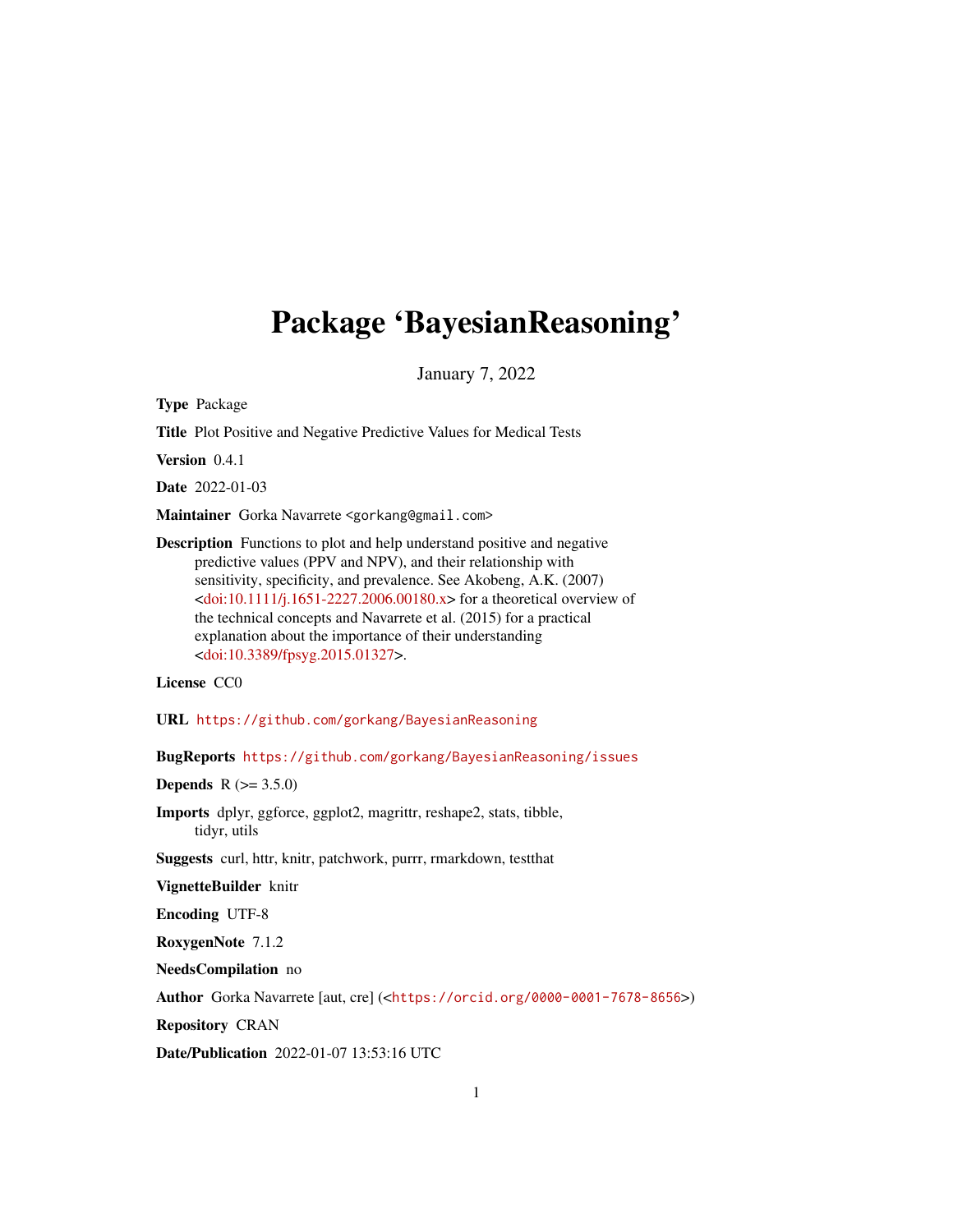## <span id="page-1-0"></span>R topics documented:

| Index |  |
|-------|--|
|       |  |
|       |  |
|       |  |

min\_possible\_prevalence

*Show minimum possible prevalence given the test characteristics*

#### Description

Given a FP and a desired PPV, what is the Minimum Prevalence of a Condition

#### Usage

```
min_possible_prevalence(Sensitivity = 95, FP_test = 1, min_PPV_desired = 90)
```
#### Arguments

| Sensitivity     | Sensitivity of the test: [0-100]                                                                |
|-----------------|-------------------------------------------------------------------------------------------------|
| FP_test         | False positive rate (1-Specificity): [0-100]                                                    |
| min_PPV_desired |                                                                                                 |
|                 | Which PPV is what you consider the minimum to trust a positive result in the<br>test: $[0-100]$ |

#### Value

A description showing the minimum necessary prevalence.

#### Examples

```
# Example 1
min_possible_prevalence(Sensitivity = 99.9, FP_test = .1, min_PPV_desired = 70)
"To reach a PPV of 70 when using a test with 99.9 % Sensitivity and 0.1 % False Positive Rate,
you need a prevalence of at least 1 out of 429"
# Example 2
min_possible_prevalence(100, 0.1, 98)
"To reach a PPV of 98 when using a test with 100 % Sensitivity and 0.1 % False Positive Rate,
```

```
you need a prevalence of at least 1 out of 21"
```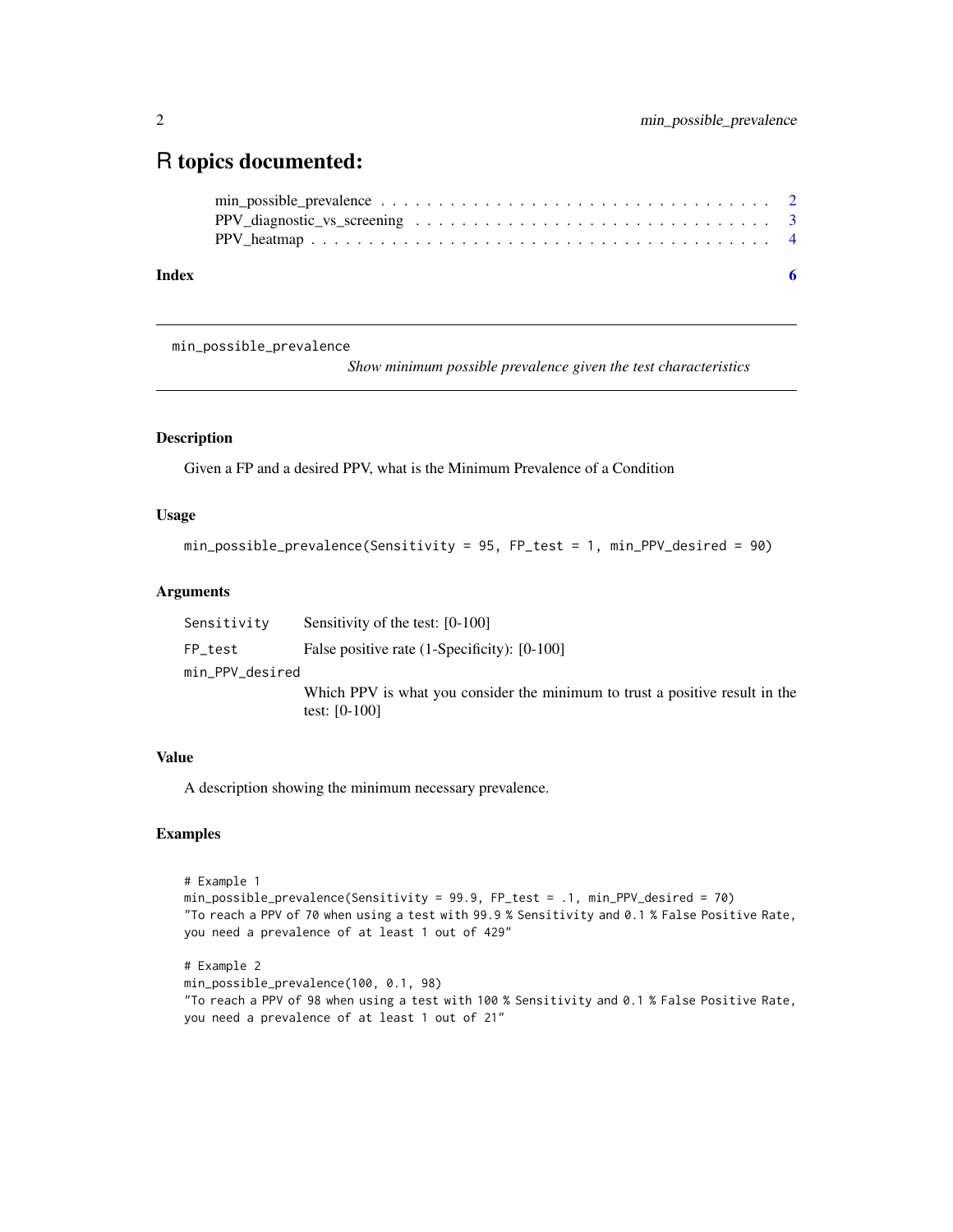<span id="page-2-0"></span>PPV\_diagnostic\_vs\_screening

*Plot PPV values for a diagnostic and a screening group*

#### Description

Plot PPV associated to different levels of FP and a specific Sensitivity, for two different Prevalence groups.

#### Usage

```
PPV_diagnostic_vs_screening(
 max_F P = 10,
 Sensitivity = 100,
 prevalence_screening_group = 100,
 prevalence_diagnostic_group = 2,
  labels_prevalence = c("Screening", "Diagnostic"),
  folder = ")
```
#### Arguments

| max_FP                      | False positive rate (1-Specificity) [0-100].                                                      |
|-----------------------------|---------------------------------------------------------------------------------------------------|
| Sensitivity                 | Sensitivity of the test [0-100].                                                                  |
| prevalence_screening_group  |                                                                                                   |
|                             | Prevalence of the screening group, 1 out of x [1-Inf].                                            |
| prevalence_diagnostic_group |                                                                                                   |
|                             | Prevalence of the diagnostic group, 1 out of x [1-Inf].                                           |
| labels_prevalence           |                                                                                                   |
|                             | Labels to use for both groups.                                                                    |
| folder                      | Where to save the plot (the filename would be automatically created using the<br>plot parameters) |

#### Value

Shows a plot or, if given a folder argument, saves a .png version of the plot

#### Examples

```
# Example 1
PPV_diagnostic_vs_screening(max_FP = 10, Sensitivity = 100,
                            prevalence_screening_group = 1500,
                            prevalence_diagnostic_group = 3)
# Example 2. QWith custom labels
```

```
PPV_diagnostic_vs_screening(max_FP = 10, Sensitivity = 100,
```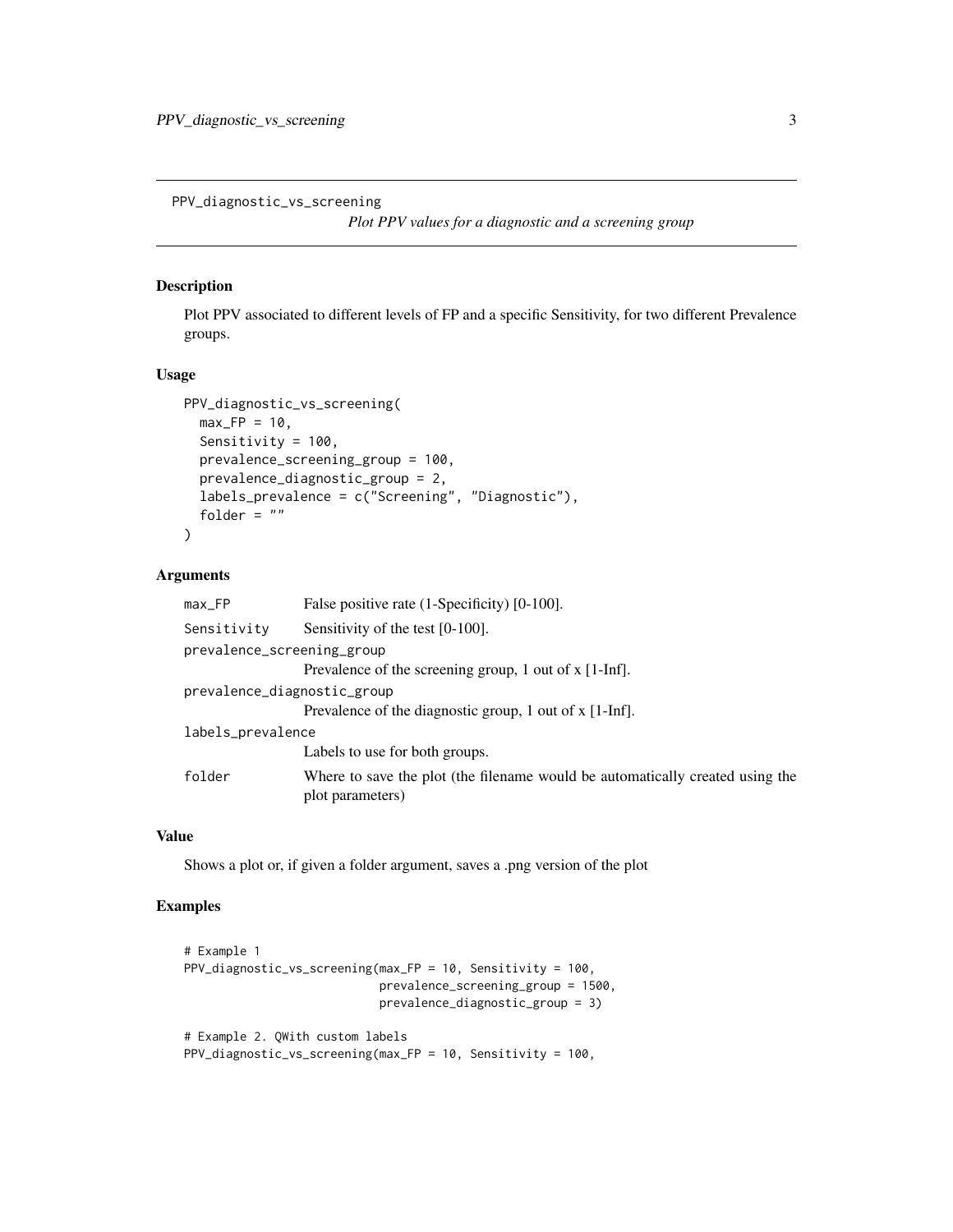```
prevalence_screening_group = 1667,
 prevalence_diagnostic_group = 44,
labels_prevalence = c("20 y.o.", "50 y.o."))
```
<span id="page-3-0"></span>PPV\_heatmap *Plot PPV and NPV heatmaps*

#### Description

Plot heatmaps showing the PPV for a given Sensitivity and a range of Prevalences and False Positive values or NPV values for a given Specificity and a range of Prevalences and True Positive values

#### Usage

```
PPV_heatmap(
 min_Prevalence = 1,
  max_Prevalence = 1000,
  Sensitivity = NULL,
  Specificity = NULL,
  limits_Sensitivity = NULL,
  limits_Specificity = NULL,
  one_out_of = FALSE,
  overlay = "no",
  overlay_labels = "",
  overlay_extra_info = FALSE,
  overlay_position_FP = NULL,
  overlay_position_FN = NULL,
  overlay_prevalence_1 = NULL,
  overlay_prevalence_2 = NULL,
  uncertainty_prevalence = "high",
  label\_title = "",label_subtitle = "",
  Language = "en",folder = ",
 PPV_NPV = "PPV",
  steps_matrix = 100,
 DEBUG = FALSE,
  ...
)
```
#### Arguments

|             | min_Prevalence [x] out of y prevalence of disease: [1-Inf]   |
|-------------|--------------------------------------------------------------|
|             | max_Prevalence $x$ out of [y] prevalence of disease: [1-Inf] |
| Sensitivity | Sensitivity of test: [0-100]                                 |
| Specificity | Specificity of test: [0-100]                                 |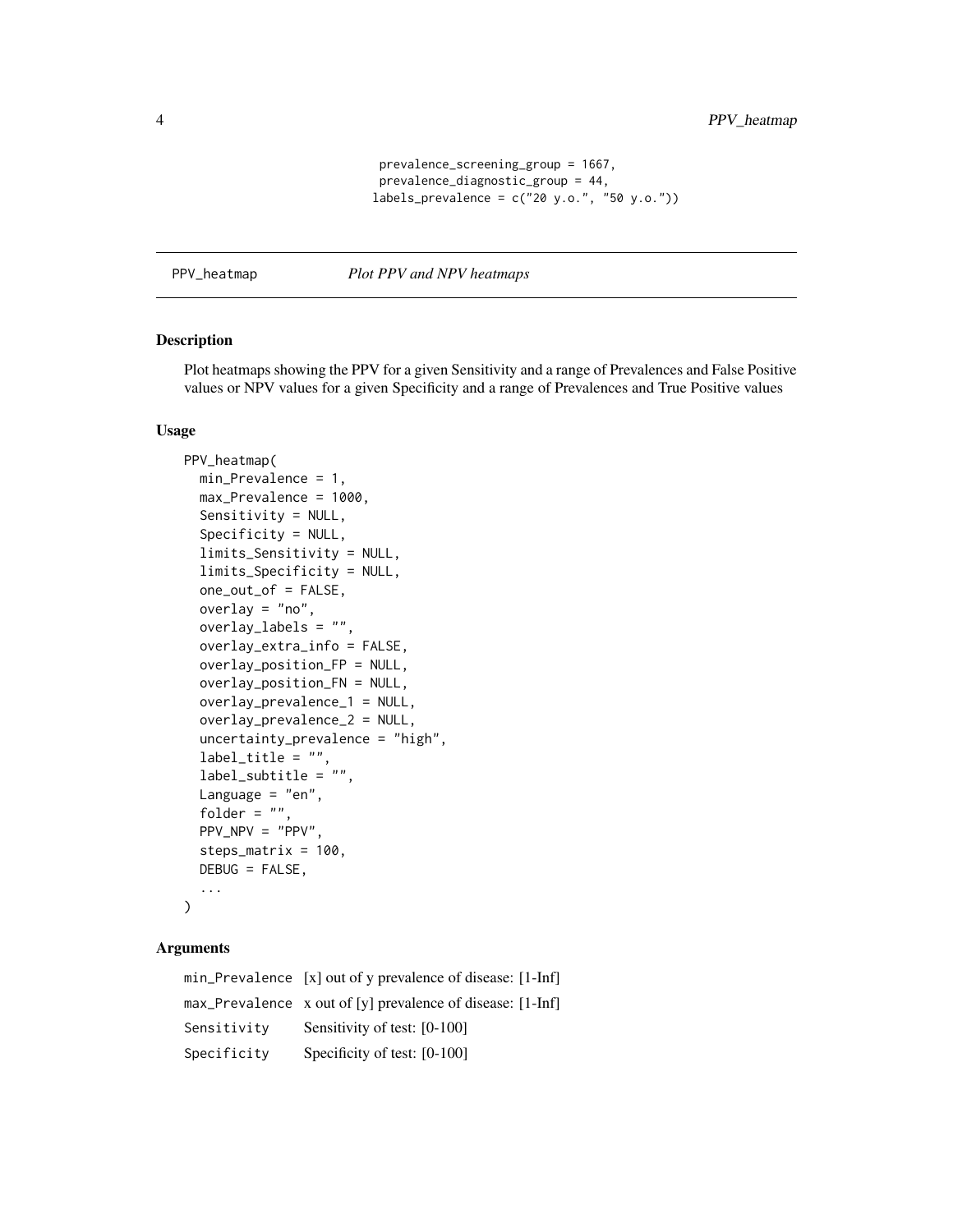#### PPV\_heatmap 5

| limits_Sensitivity     |                                                                                                                         |  |  |  |  |
|------------------------|-------------------------------------------------------------------------------------------------------------------------|--|--|--|--|
|                        | c(min Sensitivity, max Sensitivity)                                                                                     |  |  |  |  |
| limits_Specificity     |                                                                                                                         |  |  |  |  |
|                        | c(min Specificity, max Specificity)                                                                                     |  |  |  |  |
| one_out_of             | Show y scale as 1 out of x [TRUE, FALSE] FALSE by default                                                               |  |  |  |  |
| overlay                | Type of overlay: ["line", "area"]                                                                                       |  |  |  |  |
|                        | overlay_labels Labels for each point in the overlay. For example: c("80", "70", "60", "50",<br>"40", "30", "20 y.o.")   |  |  |  |  |
| overlay_extra_info     |                                                                                                                         |  |  |  |  |
|                        | show extra info in overlay? [TRUE/FALSE]                                                                                |  |  |  |  |
| overlay_position_FP    |                                                                                                                         |  |  |  |  |
|                        | FP value (position in the x-axis) for each point in the overlay. For example: $c(7, 7)$<br>8, 9, 12, 14, 14)            |  |  |  |  |
| overlay_position_FN    |                                                                                                                         |  |  |  |  |
|                        | FN value (position in the x-axis) for each point in the overlay. For example: $c(7, 7)$<br>8, 9, 12, 14, 14)            |  |  |  |  |
| overlay_prevalence_1   |                                                                                                                         |  |  |  |  |
|                        | Prevalence value (position in the y-axis) for each point in the overlay. For ex-<br>ample: $c(1, 1, 1, 2, 1, 1)$        |  |  |  |  |
| overlay_prevalence_2   |                                                                                                                         |  |  |  |  |
|                        | Prevalence value (position in the y-axis) for each point in the overlay. For ex-<br>ample: c(26, 29, 44, 69, 227, 1667) |  |  |  |  |
| uncertainty_prevalence |                                                                                                                         |  |  |  |  |
|                        | How much certainty we have about the prevalence ["high"/"low"]                                                          |  |  |  |  |
| label_title            | Title for the plot                                                                                                      |  |  |  |  |
|                        | label_subtitle Subtitle for the plot                                                                                    |  |  |  |  |
| Language               | Language for the plot labels: ["sp", "en"]                                                                              |  |  |  |  |
| folder                 | Where to save the plot (the filename would be automatically created using the<br>plot parameters)                       |  |  |  |  |
| PPV_NPV                | Should show PPV or NPV ["PPV", "NPV"]                                                                                   |  |  |  |  |
| steps_matrix           | width of PPV/NPV matrix. 100 by default                                                                                 |  |  |  |  |
| DEBUG                  | Shows debug warnings [TRUE/FALSE]                                                                                       |  |  |  |  |
| $\ddots$               | Other parameters. Now used to pass dpi, height and width in the Show and Save<br>plot section                           |  |  |  |  |

#### Value

Shows a plot or, if given a folder argument, saves a .png version of the plot

### Examples

```
PPV_heatmap(min_Prevalence = 1,
max_Prevalence = 1000,
Sensitivity = 100,
Specificity = 98,
Language = "en")
```